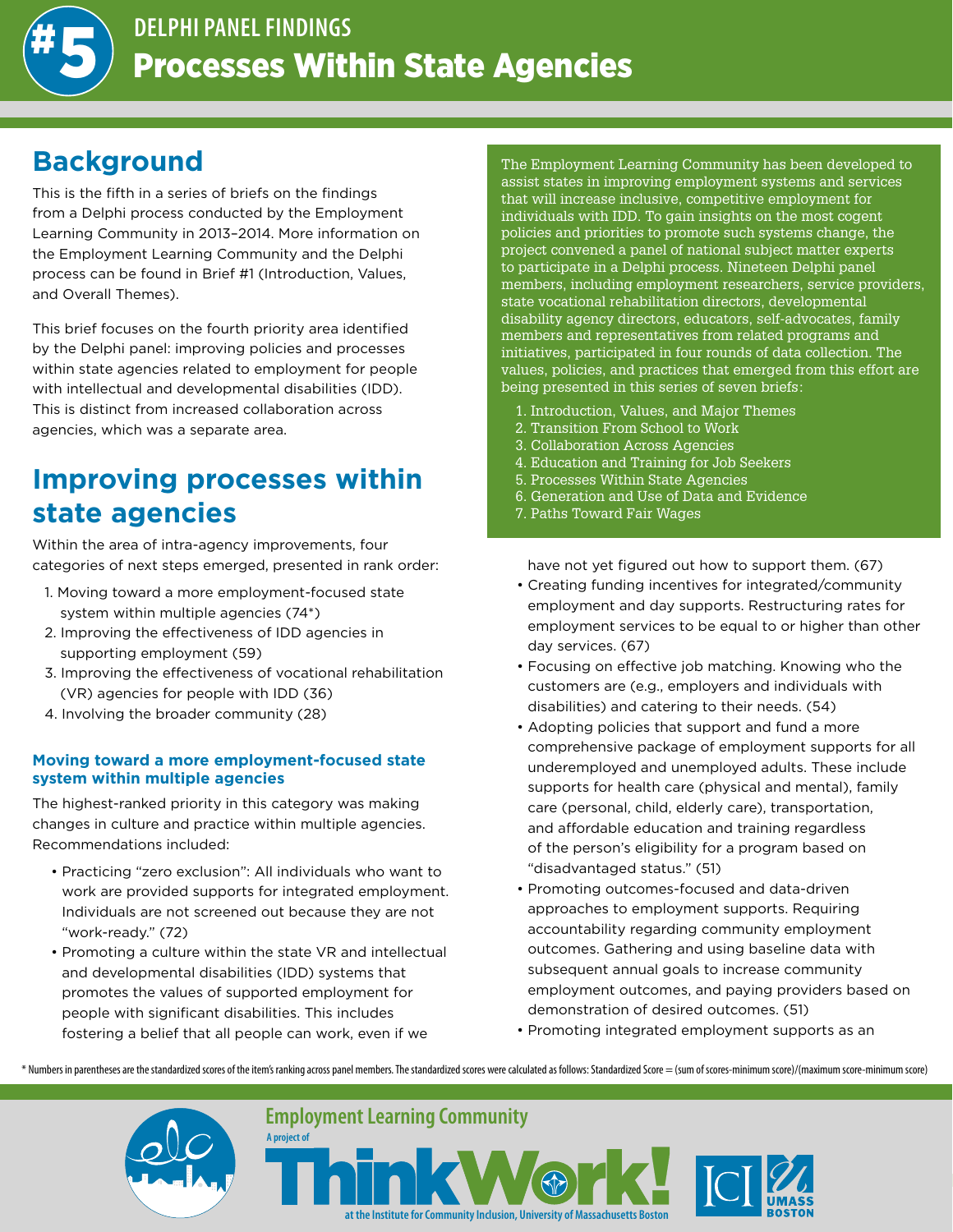investment in the future: Fiscal accountability to the taxpayer requires directing resources toward integrated employment outcomes. While integrated employment supports may not be the most costeffective option for each and every individual, there is a body of evidence supporting their costeffectiveness overall. (51)

There were also several lower-ranked recommendations in this category: Providing individualized training and technical assistance to service provider agencies to assist with the change process (36), developing well-written Medicaid waiver policies to fund extended support services (36), abolishing waiting lists for services by advocating for better funding (36), and providing benefits counseling through VR and IDD agencies (34).

#### **Improving the effectiveness of IDD agencies in supporting employment**

Several recommendations were made specific to IDD agencies:

- Promoting individualized, person-centered, and selfdirected services. (77)
- Helping families and providers rethink the necessity of individuals with IDD spending eight hours a day in a day program, and instead using community resources to structure time the same way everyone else does. (56)
- Strengthening knowledge and skills within the case management system so personnel know best practices and can advocate for and promote employment. (50)
- Increasing reimbursement rates to be in line with cost of providing follow-along and other support services. (49)

There were two lower-ranked recommendations for IDD agencies: Creating incentives for community inclusion efforts in addition to employment, including funding for periodic supports seven days per week, 365 days per year (37); and conducting community-based work assessments with supports instead of standardized evaluations (31).

#### **Improving the effectiveness of VR agencies for people with IDD**

Another group of recommendations related to how VR agencies serve people with IDD. Recommended improvements included:

• Adjusting funding rates and procedures to pay for the supports and services someone needs to be successful. Operating from a "what do you need" perspective, rather than adhering to a standardized rule (e.g., benchmark payment at referral and 10 days after placement, 20 hours of job coaching only, and

any more being an exception for review). (77)

- Increasing VR funding for supported employment and self-employment supports. (65)
- Increasing training for VR counselors in customized employment and non-traditional employment options (self-employment, supported selfemployment, etc.). (59)
- Developing an IDD technical specialty for VR counselors. The counselor with this specialty in each office would be the primary liaison with local community rehabilitation providers serving individuals with IDD. (53)
- Supporting postsecondary education as a pathway to integrated competitive employment. (49)

Again there were two lower-ranked recommendations: Developing strong communication strategies for employers (36), and implementing an order of selection as required (13).

### **Involving the broader community**

Finally, panelists had recommendations around how state agencies could better engage with the broader community, including self-advocates and families. Two priority strategies emerged:

- Educating self-advocates and families. Using Employment First policies to raise family expectations. (71)
- Providing public education to the community on simple steps that make employment settings accessible, how this benefits the individual as well as the work place and the community, and how to make this process successful. (54)

A third, lower-ranked recommendation was to increase connections between job seekers with IDD and employed individuals who can serve as role models (25).

## **Conclusions**

The Delphi panel had a number of recommendations on how to improve values and processes within state agencies. Several of these focused on systematic changes within multiple agencies; these included promoting a culture that values employment and creating funding structures and policies to reflect that value.

Recommendations specific to IDD agencies included moving toward a more person-centered and less programmatic approach that emphasizes and supports individual employment. For VR agencies, recommendations focused on improving the funding and capacity for serving people with IDD, including capacity to provide supported and customized employment.